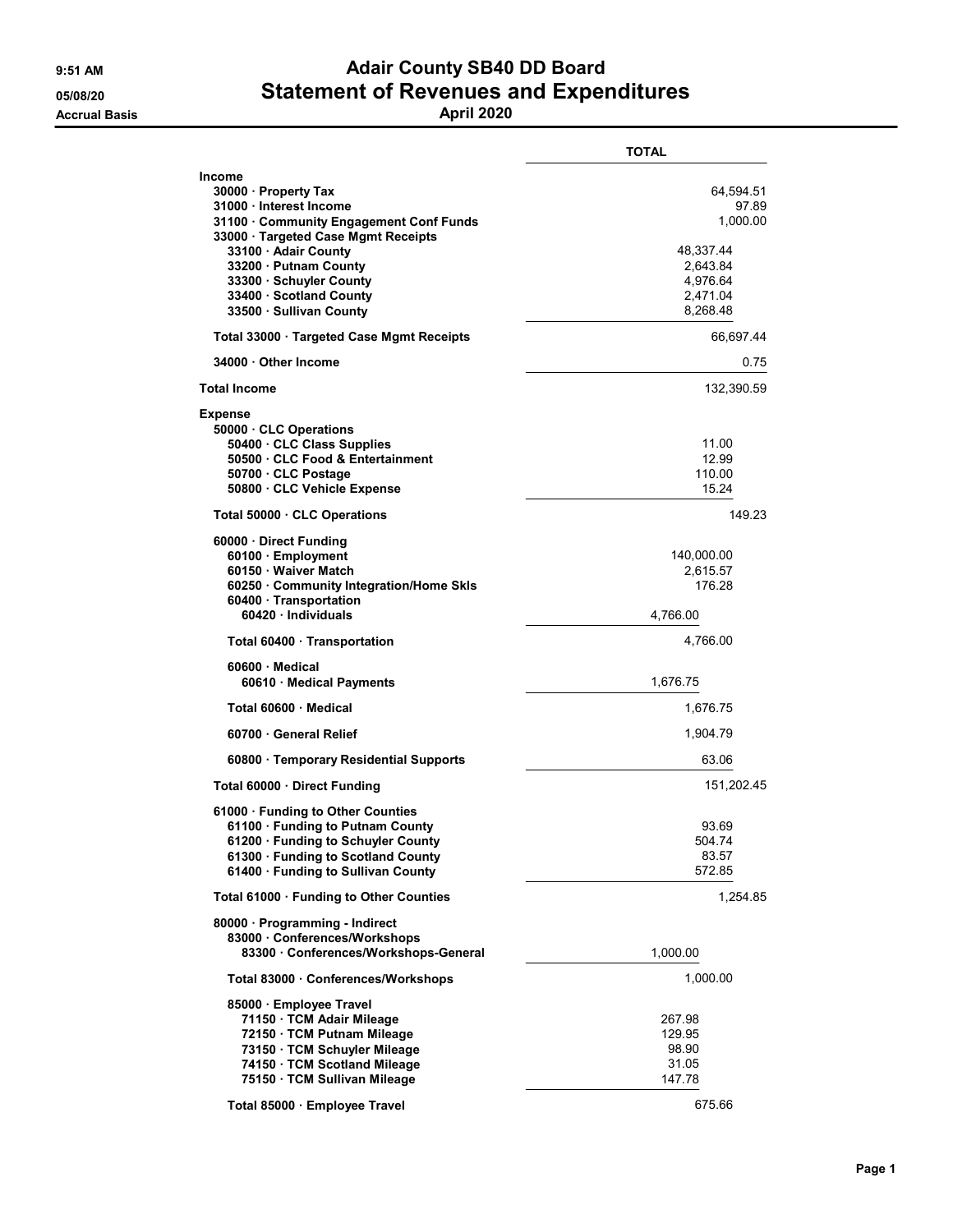## 9:51 AM **Adair County SB40 DD Board** 05/08/20 Statement of Revenues and Expenditures

## Accrual Basis April 2020

|                                                                                                                                                                                                                                                                                                                                         | <b>TOTAL</b>                                                                                                          |
|-----------------------------------------------------------------------------------------------------------------------------------------------------------------------------------------------------------------------------------------------------------------------------------------------------------------------------------------|-----------------------------------------------------------------------------------------------------------------------|
| 86000 Insurance                                                                                                                                                                                                                                                                                                                         |                                                                                                                       |
| 86300 Property Insurance<br>86500 Workers' Compensation                                                                                                                                                                                                                                                                                 | 11,952.00<br>580.00                                                                                                   |
| Total 86000 · Insurance                                                                                                                                                                                                                                                                                                                 | 12,532.00                                                                                                             |
| 87000 Office Expenses<br>87100 · Office Supplies<br>87110 · Office Supplies-Country Club<br>87120 Office Supplies-McPherson                                                                                                                                                                                                             | 86.33<br>313.39                                                                                                       |
| Total 87100 · Office Supplies                                                                                                                                                                                                                                                                                                           | 399.72                                                                                                                |
| 87200 · Postage<br>87210 · Postage-General<br>87220 · Postage-TCM                                                                                                                                                                                                                                                                       | 71.80<br>6.95                                                                                                         |
| Total 87200 · Postage                                                                                                                                                                                                                                                                                                                   | 78.75                                                                                                                 |
| 87700 · Building Maintenance<br>87710 · Janitorial<br>87711 Janitorial-Country Club<br>87712 Janitorial-McPherson                                                                                                                                                                                                                       | 142.83<br>223.98                                                                                                      |
| Total 87710 · Janitorial                                                                                                                                                                                                                                                                                                                | 366.81                                                                                                                |
| 87720 · Lawn Care<br>87721 · Lawn Care-Country Club<br>87722 · Lawn Care-McPherson                                                                                                                                                                                                                                                      | 50.00<br>15.00                                                                                                        |
| Total 87720 · Lawn Care                                                                                                                                                                                                                                                                                                                 | 65.00                                                                                                                 |
| Total 87700 · Building Maintenance                                                                                                                                                                                                                                                                                                      | 431.81                                                                                                                |
| 87800 · Software & Technology<br>87830 Soft & Tech-Managed IT                                                                                                                                                                                                                                                                           | 6,394.00                                                                                                              |
| Total 87800 · Software & Technology                                                                                                                                                                                                                                                                                                     | 6,394.00                                                                                                              |
| Total 87000 · Office Expenses                                                                                                                                                                                                                                                                                                           | 7,304.28                                                                                                              |
| 87500 · Personnel<br>51000 CLC Personnel<br>51100 CLC Center Salary Expense                                                                                                                                                                                                                                                             | 5,971.37                                                                                                              |
| Total 51000 . CLC Personnel                                                                                                                                                                                                                                                                                                             | 5,971.37                                                                                                              |
| 66000 · Payroll Expenses<br>66500 · Salary Sick<br>66700 · Salary Vacation<br>66000 · Payroll Expenses - Other                                                                                                                                                                                                                          | 1,680.88<br>2,020.10<br>5,893.28                                                                                      |
| Total 66000 · Payroll Expenses                                                                                                                                                                                                                                                                                                          | 9,594.26                                                                                                              |
| 70300 · TCM Admin Salary<br>71110 · TCM Adair Salary Expense<br>71115 · TCM Adair Overtime<br>72110 · TCM Putnam Salary Expense<br>73110 · TCM Schuyler Salary Expense<br>74110 · TCM Scotland Salary Expense<br>75110 · TCM Sullivan Salary Expense<br>87510 · Salary Expense<br>87540 · Employee Benefits<br>87550 · Unemployment Tax | 7,507.23<br>27,346.12<br>283.58<br>1,531.60<br>3,633.40<br>1,485.81<br>3,459.54<br>17,427.75<br>23,208.78<br>1,103.29 |
| Total 87500 · Personnel                                                                                                                                                                                                                                                                                                                 | 102,552.73                                                                                                            |
| 88500 Training                                                                                                                                                                                                                                                                                                                          | 673.80                                                                                                                |